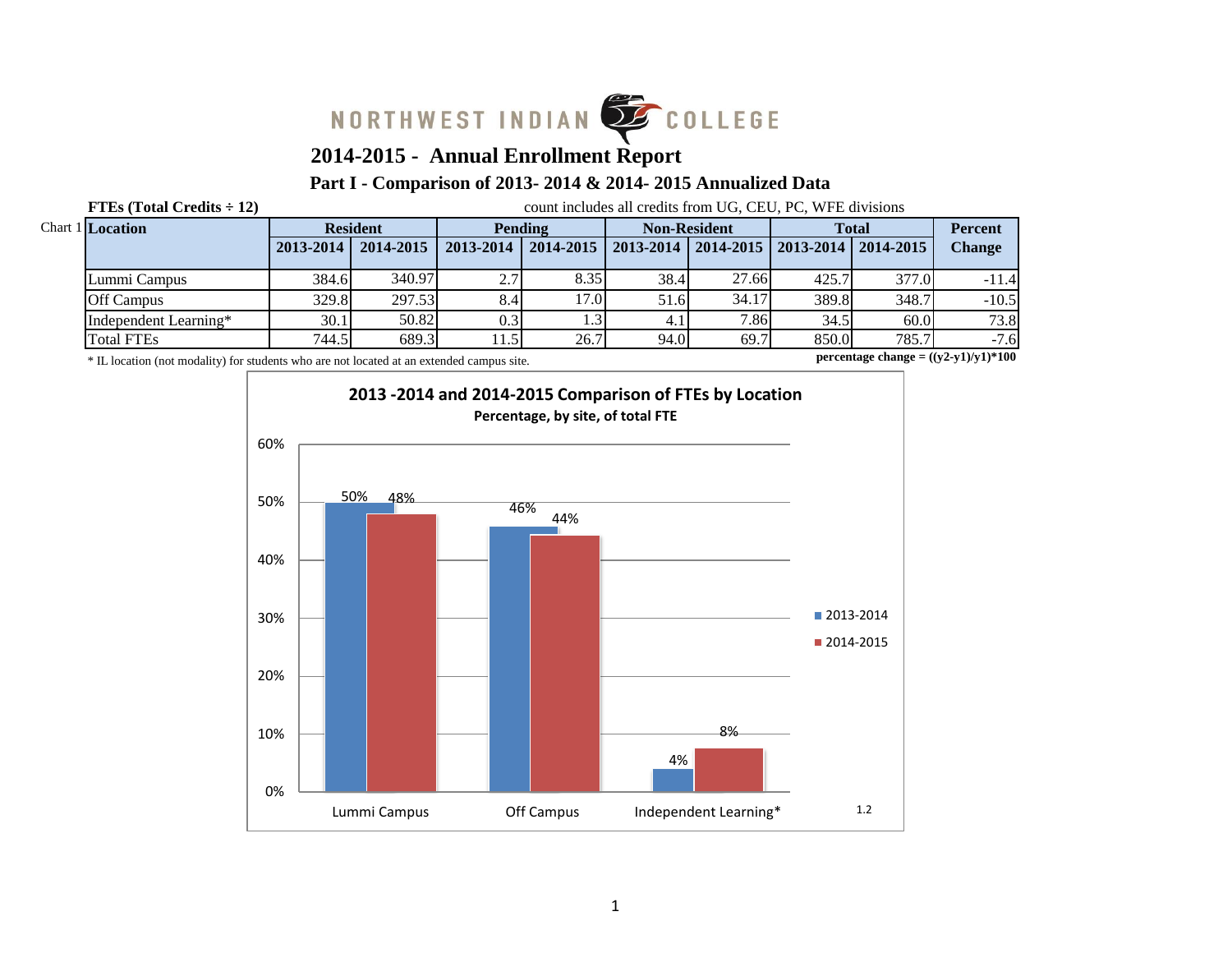| Chart 1.1 Location |           | <b>Resident</b> |           | Pending   |           | <b>Non-Resident</b> |                           | <b>Total</b> | <b>Percentage</b> |
|--------------------|-----------|-----------------|-----------|-----------|-----------|---------------------|---------------------------|--------------|-------------------|
|                    | 2013-2014 | 2014-2015       | 2013-2014 | 2014-2015 | 2013-2014 | $2014 - 2015$       | $2013 - 2014$   2014-2015 |              | <b>Change</b>     |
| Muckleshoot        | 72.3      | 68.33           | 2.9       | 3.44      | 14.6      | 6.9                 | 89.8                      | 78.7         | $-12.4$           |
| Nez Perce          | 66.9      | 56.19           | 1.0       | 0.64      | 4.4       | 3.2                 | 72.3                      | 60.1         | $-16.9$           |
| Nisqually          | 20.5      | 34.23           | 0.2       | 0.61      | 2.2       | 3.3                 | 22.9                      | 38.2         | 66.4              |
| Other              | 23.4      | 20.6            | 3.3       | 10.72     | 14.9      | 12.3                | 41.7                      | 43.6         | 4.7               |
| Port Gamble        | 67.0      | 54.22           | 0.5       | 0.00      | 5.8       | 2.3                 | 73.4                      | 56.6         | $-22.9$           |
| Swinomish          | 30.2      | 27.13           | 0.3       | 1.11'     | 2.8       | 4.8                 | 33.3                      | 33.0         | $-0.9$            |
| Tulalip            | 49.5      | 36.83           | 0.1       | 0.47      | 7.0       | 1.3                 | 56.6                      | 38.6         | $-31.7$           |
| Totals             | 329.8     | 297.53          | 8.5       | 17.0      | 51.7      | 34.17               | 390.0                     | 348.7        | $-10.6$           |

**Off campus FTEs - by course location code**

**percentage change = ((y2-y1)/y1)\*100**

|         | FTE by UG division |                 |           |                  |                  |                     |           |              |           |               |  |
|---------|--------------------|-----------------|-----------|------------------|------------------|---------------------|-----------|--------------|-----------|---------------|--|
| Chart 2 | <b>UG</b> division | <b>Resident</b> |           | <b>Pending</b>   |                  | <b>Non-Resident</b> |           | <b>Total</b> |           | Percentage    |  |
|         |                    | 2013-2014       | 2014-2015 | 2013-2014        | 2014-2015        | 2013-2014           | 2014-2015 | 2013-2014    | 2014-2015 | <b>Change</b> |  |
|         | 12 and Above       | 372.4           | 367.9     | 0.0 <sub>l</sub> | 0.0 <sub>l</sub> | 23.5                | 17.9      | 395.9        | 385.8     | $-2.6$        |  |
|         | $6 - 11$           | 169.2           | 149.1     | 0.0 <sub>l</sub> | 0.0              | 15.4                | 14.0      | 184.6        | 163.1     | $-11.7$       |  |
|         | 5 or Less          | 124.7           | 105.2     | 2.5              | 4.5              | 10.6                | 12.8      | 137.8        | 122.4     | $-11.2$       |  |
|         | Totals             | 666.3           | 622.1     | 2.5              | 4.5              | 49.5                | 44.7      | 718.3        | 671.3     | $-6.5$        |  |

**percentage change =**  $((y2-y1)/y1)*100$ 

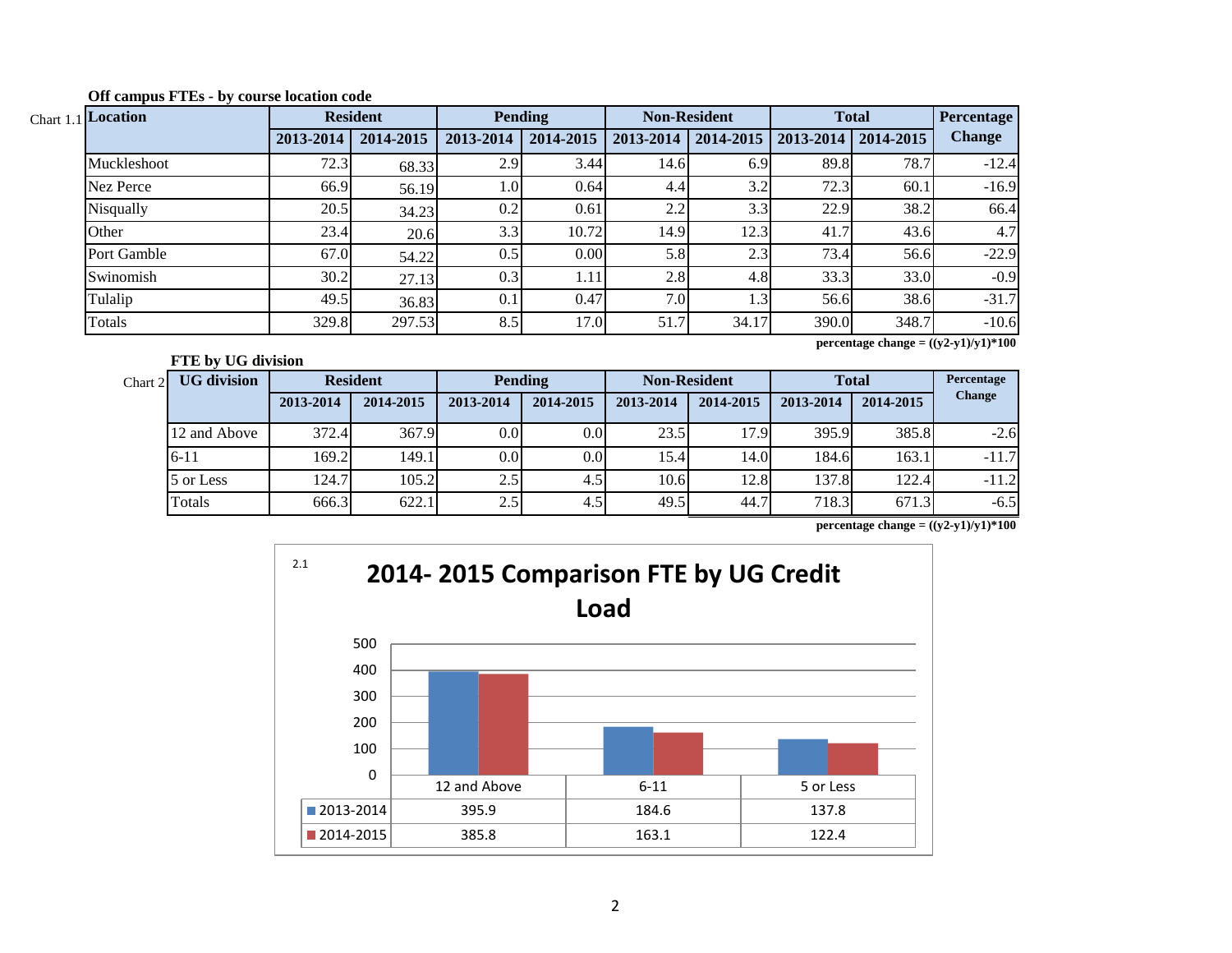| char <sub>1</sub> 3 | <b>Student</b><br><b>Location</b> |           | <b>Resident</b> |       |     | Pending          |              |      | <b>Non-Resident</b> |                  | Grand<br><b>Total</b> | <b>Grand Total</b> |              |
|---------------------|-----------------------------------|-----------|-----------------|-------|-----|------------------|--------------|------|---------------------|------------------|-----------------------|--------------------|--------------|
|                     |                                   | <b>UG</b> | <b>CEU</b>      | Total | UG  | <b>CEU</b>       | <b>Total</b> | UG   | <b>CEU</b>          | <b>Total</b>     | <b>UG Credit</b>      | <b>CEU</b>         | <b>Total</b> |
|                     | Lummi<br>Campus                   | 300.8     | 15.3            | 316.1 | 0.3 | 4.1              | 4.5          | 19.4 | 5.0                 | 24.4             | 320.5                 | 24.4               | 344.9        |
|                     | Off Campus                        | 267.6     | 23.2            | 290.8 | 2.9 | 11.2             | 14.0         | 17.2 | 14.9                | 32.0             | 287.6                 | 49.2               | 336.8        |
|                     | Independent<br>Learning           | 53.7      | 0.0             | 53.7  | 1.3 | 0.0 <sub>l</sub> | 1.31         | 8.1  | 0.01                | 8.1              | 63.1                  | 0.0                | 63.1         |
|                     | <b>Total FTEs</b>                 | 622.1     | 38.4            | 660.5 | 4.5 | 15.3             | 19.8         | 44.7 | 19.9                | 64.5             | 671.3                 | 73.6               | 744.9        |
|                     | <b>Total ISCs</b>                 | 622.1     | 38.4            | 660.5 | 4.5 | 15.3             | 19.8         | 0.0  | 0.01                | 0.0 <sub>l</sub> | 626.6                 | 53.8               | 680.3        |

#### **Annualized FTEs by location (Total Credits /36)**

**Potential ISC 100% of "Pending" FTEs (does not include SAP)** \* Capped at 10% of Credit \* Capped at 10% of Credit

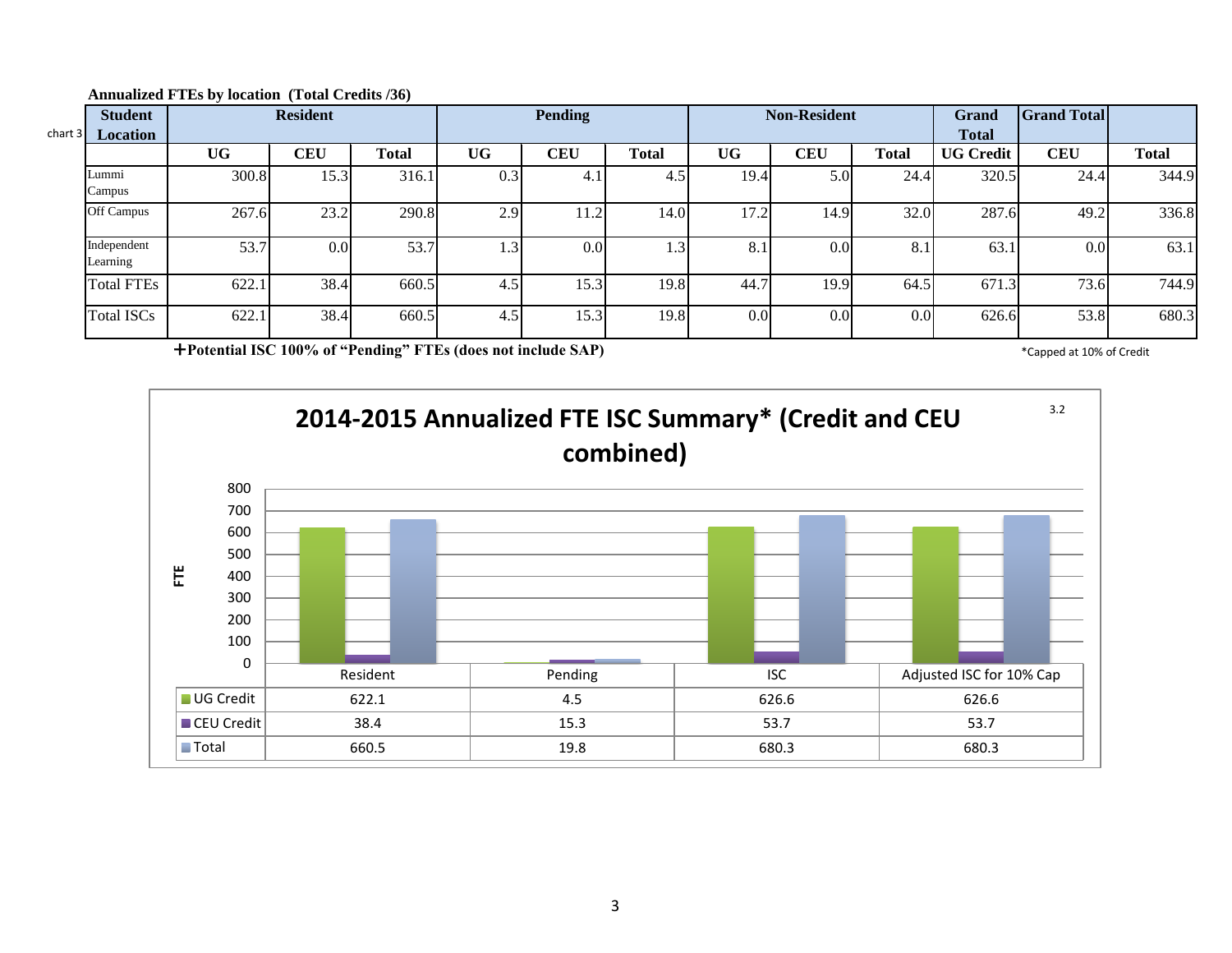|  | *Off Campus FTEs |  |
|--|------------------|--|
|--|------------------|--|

|                   | Location    |               | <b>Resident</b> |              |               | <b>Pending</b> |              |               | <b>Non-Resident</b> |              | Grand<br><b>Totals</b> |            |              |
|-------------------|-------------|---------------|-----------------|--------------|---------------|----------------|--------------|---------------|---------------------|--------------|------------------------|------------|--------------|
| chart 3.1 $\vert$ |             | <b>Credit</b> | <b>CEU</b>      | <b>Total</b> | <b>Credit</b> | <b>CEU</b>     | <b>Total</b> | <b>Credit</b> | <b>CEU</b>          | <b>Total</b> | <b>Credit</b>          | <b>CEU</b> | <b>Total</b> |
|                   | Other       | 2.34          | 18.89           | 21.23        | 0.55          | 10.17          | 10.72        | 1.03          | 11.51               | 12.54        | 3.92                   | 40.57      | 44.49        |
|                   | Muckleshoot | 62.94         | 0.00            | 62.94        | 0.47          | 0.00           | 0.47         | 4.97          | 0.00                | 4.97         | 68.38                  | 0.00       | 68.38        |
|                   | Nez Perce   | 56.19         | 0.00            | 56.19        | 0.64          | 0.00           | 0.64         | 3.22          | 0.00                | 3.22         | 60.05                  | 0.00       | 60.05        |
|                   | Nisqually   | 32.64         | 1.26            | 33.90        | 0.39          | 0.22           | 2.86         | 2.86          |                     | 2.86         | 35.89                  | 1.48       | 37.37        |
|                   | Port Gamble | 54.22         | 0.00            | 54.22        | 0.00          | 0.00           | 0.00         | 2.33          | 0.00                | 2.33         | 56.55                  | 0.00       | 56.55        |
|                   | Swinomish   | 25.00         | 1.94            | 26.94        | 0.37          | 0.75           | 1.12         | 2.14          | 2.66                | 4.80         | 27.51                  | 5.35       | 32.86        |
|                   | Tulalip     | 34.25         | 1.08            | 35.33        | 0.44          | 0.03           | 0.47         | 0.64          | 0.68                | 1.32         | 35.33                  | 1.79       | 37.12        |
|                   | Totals      | 267.58        | 23.17           | 290.75       | 2.86          | 11.17          | 16.28        | 17.19         | 14.85               | 32.04        | 287.63                 | 49.19      | 336.82       |

3.3





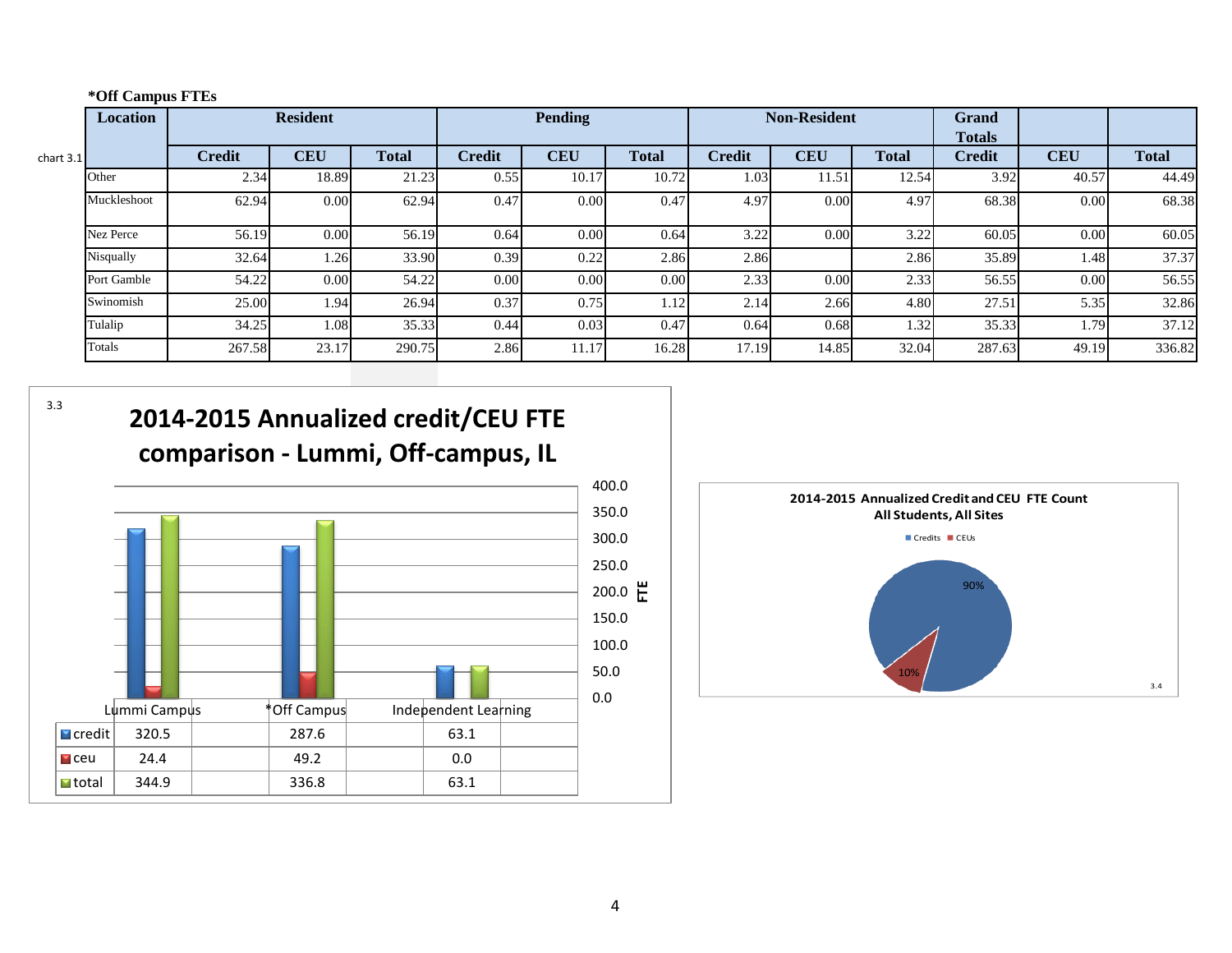#### **FTE by non-UG divisions**

| Chart4 | non-UG     | <b>Resident</b>  | <b>Pending</b> | <b>Non-Resident</b> | <b>Total</b> |
|--------|------------|------------------|----------------|---------------------|--------------|
|        | divisions  | 2014-2015        | 2014-2015      | 2014-2015           | 2014-2015    |
|        | <b>CEU</b> | 39.3             | 15.3           | 20.3                | 74.9         |
|        | <b>GED</b> |                  | 2.0            | 1.8                 | 5.3          |
|        | ABE        | 0.0 <sub>l</sub> | 0.0            | 0.0                 | 0.0          |
|        | <b>WFE</b> | 24.0             | 2.8            | 1.01                | 28.3         |
|        | Totals     | 64.8             | 20.1           | 23.7                | 108.5        |

### **FTE by Modality**

| Chart 5 |                          | <b>Resident</b> |           |                  | <b>Pending</b> |                  | <b>Non-resident</b>               |       | <b>Total</b> | Percentage    |
|---------|--------------------------|-----------------|-----------|------------------|----------------|------------------|-----------------------------------|-------|--------------|---------------|
|         | <b>Modality</b>          | 2013-2014       | 2014-2015 | 2013-2014        | 2014-2015      |                  | 2013-2014   2014-2015   2013-2014 |       | 2014-2015    | <b>Change</b> |
|         | Face-to-Face             | 562.5           | 455.4     | 10.4             | 24.9           | 74.6             | 48.3                              | 647.5 | 528.7        | $-18.4$       |
|         | Independent              | 74.4            | 66.2      | 0.4              | 0.6            | 9.3              | 6.4                               | 84.1  | 73.2         | $-13.0$       |
|         | <b>Learning Contract</b> | 16.0            | 15.6      | 0.0              | 0.3            | 0.9              | 2.3                               | 16.9  | 18.1         | 7.0           |
|         | Online                   | 68.6            | 80.6      | 0.7              | 0.8            | 6.8              | 7.3 <sub>1</sub>                  | 76.1  | 88.6         | 16.4          |
|         | Online Hybrid*           | 0.0             | 56.4      | 0.0              | 0.0            | 0.0 <sub>l</sub> | 3.1                               | 0.0   | 59.5         | #DIV/0!       |
|         | Telecourse               | 22.9            | 15.2      | 0.0 <sub>l</sub> |                | 2.3              | 2.3                               | 25.2  | 17.6         | $-30.3$       |
|         | Total                    | 744.4           | 689.4     | 11.5'            | 26.6           | 93.9             | 69.7                              | 849.8 | 785.6        | $-7.6$        |

\*OLH section code

# **Part II - 2014-2015 Headcount Details**

|          | Annual Unduplicated Headcount           | ncludes all students across all divisions (UG, GE, CE, WF, ABE)<br>Count in |         |                     |              |  |  |  |
|----------|-----------------------------------------|-----------------------------------------------------------------------------|---------|---------------------|--------------|--|--|--|
| Chart 61 | Jnduplicated Headcount for all students | Resident                                                                    | Pending | <b>Non Resident</b> | <b>Total</b> |  |  |  |
|          | All quarters (SU<br>\ WI SP)<br>FA      | 1561                                                                        | 290     | 469                 | 2320         |  |  |  |

**Summer, Fall, Winter, and Spring Quarter Averages** (Figures based on student counts at the end of each quarter, annualized for totals)

| Chart | <b>Annualized Headcount</b>                      | Resident | Pending                | Resident<br>Noi       | <b>Total</b> |
|-------|--------------------------------------------------|----------|------------------------|-----------------------|--------------|
|       | ner/Fall/Winter/Spring<br>Annualized<br>Summer/F | 896.u    | 10 <sub>5</sub><br>100 | $20^{\circ}$<br>201.0 | 1206.2       |

(Count includes all students across all divisions (UG, GE, CE, WF, ABE)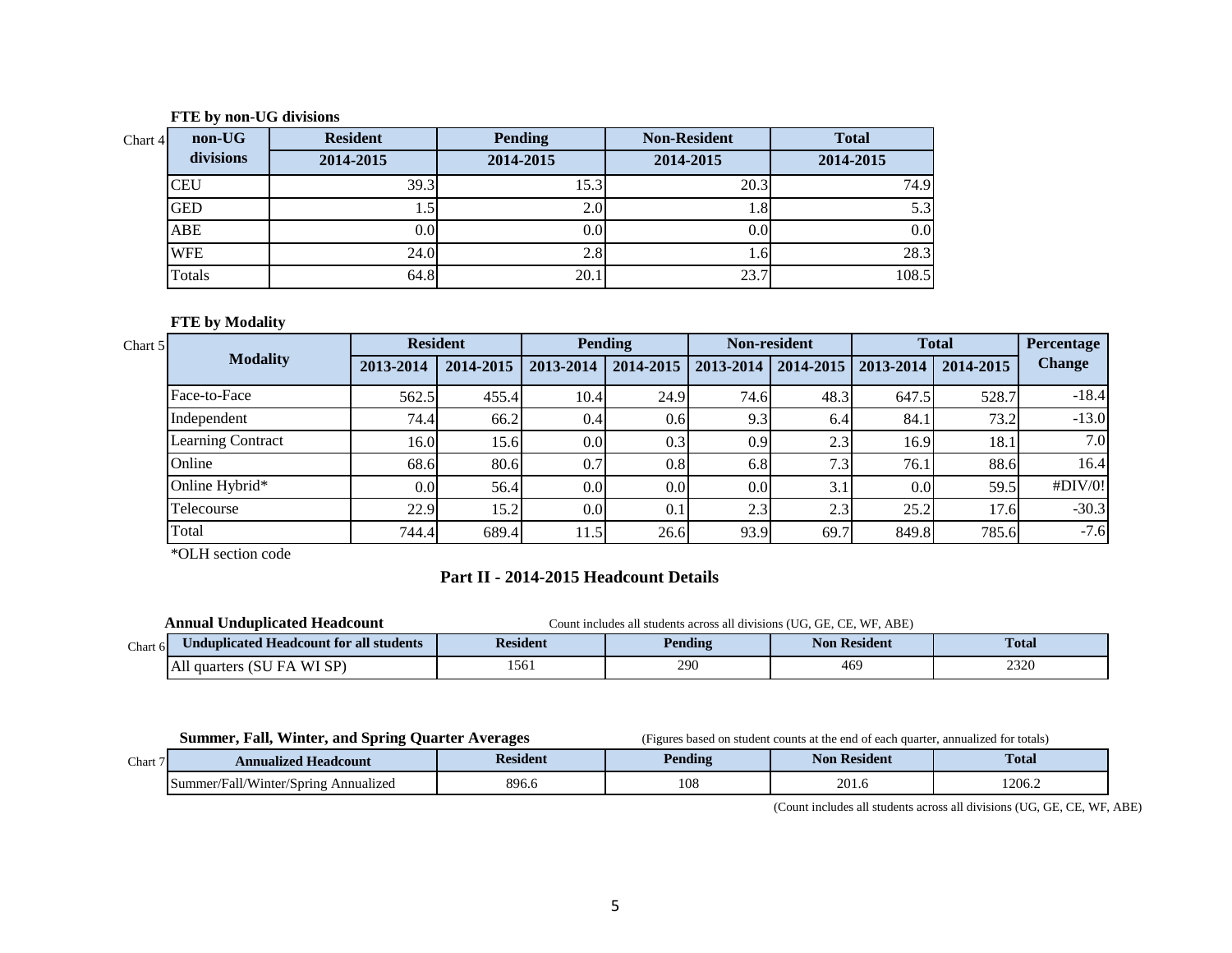Chart 8 **Duplicated Headcount by Modality & FTE**

| <b>Modality</b>          | <b>Resident</b>  |            |                  | <b>Pending</b> | Non-resident     |            | <b>Total</b>     |            |
|--------------------------|------------------|------------|------------------|----------------|------------------|------------|------------------|------------|
|                          | <b>Headcount</b> | <b>FTE</b> | <b>Headcount</b> | <b>FTE</b>     | <b>Headcount</b> | <b>FTE</b> | <b>Headcount</b> | <b>FTE</b> |
| Face-to-Face             | 1661             | 455.4      | 313              | 24.9           | 499              | 48.3       | 2473             | 528.7      |
| Independent              | 309              | 66.2       |                  | 0.6            | 31               | 6.4        | 343              | 73.2       |
| <b>Learning Contract</b> | 93               | 15.6       |                  | 0.3            | 15               | 2.3        | 109              | 18.1       |
| Online                   | 439              | 137.0      |                  | 0.8            | 40               | 10.4       | 482              | 148.1      |
| Telecourse               | 791              | 15.2       |                  | 0.1            |                  | 2.3        | 88               | 17.6       |
| Total                    | 2581             | 689.4      | 321              | 26.6           | 593              | 69.7       | 3495             | 785.7      |

**Student Characteristics – 2014-2015**

| chart 9 Headcount by Ethnicity | <b>Resident</b> | <b>Pending</b> | <b>Non-Resident</b> |                  | <b>TOTAL</b>  |
|--------------------------------|-----------------|----------------|---------------------|------------------|---------------|
|                                |                 |                |                     | <b>Headcount</b> | $\frac{0}{0}$ |
| (5) Native American            | 1541            | 284            | 113                 | 1938             | 83.5%         |
| (1) White/Caucasian            |                 |                | 211                 | 212              | 9.1%          |
| (2) Black/African American     |                 |                | Ξ                   |                  | 0.3%          |
| (3) Hispanic/Latino            |                 |                | 22                  | 22               | 0.9%          |
| (4) Asian/Pacific Islander     |                 |                |                     |                  | 0.3%          |
| (6) Unknown/Not Reported       |                 |                | 88                  | 92               | 4.0%          |
| (8) Native Hawaiian/Pacific    |                 |                | 10                  | 10 <sup>1</sup>  | 0.4%          |
| $(9)$ Two or more races        | 19              |                | 9                   | 30 <sup>1</sup>  | 1.3%          |
| Non-resident/Alien             |                 |                |                     |                  | 0.0%          |
| Totals                         | 1561            | 290            | 469                 | 2320             | 100.0%        |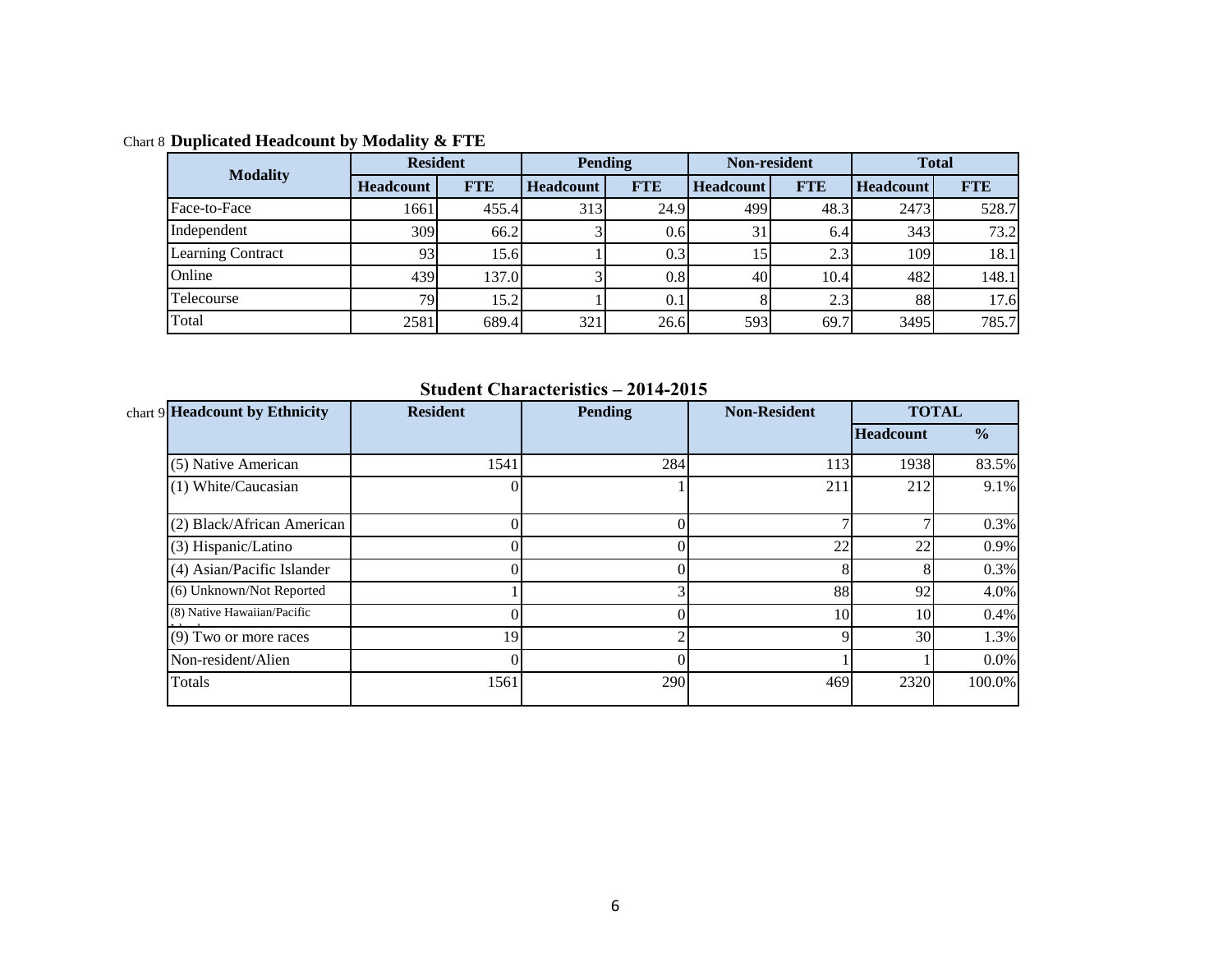| <b>Headcount by Age</b> | <b>Resident</b> | <b>Pending</b> | Non-<br><b>Resident</b> |           | <b>TOTAL</b>  | Chart 11 | <b>Headcount</b><br>by Gender |
|-------------------------|-----------------|----------------|-------------------------|-----------|---------------|----------|-------------------------------|
|                         |                 |                |                         | Headcount | $\frac{6}{6}$ |          |                               |
| Under 16                | 0               |                |                         |           | 0.1%          |          | Male                          |
| $16-18$                 | 69              | 26             | 14                      | 109       | 4.7%          |          | Female                        |
| 19-21                   | 144             | 23             | 18                      | 185       | 8.0%          |          | Unknown/Not<br>Reported       |
| 22-25                   | 219             | 18             | 37                      | 274       | 11.8%         |          | Totals                        |
| 26-29                   | 187             | 26             | 29                      | 242       | 10.4%         |          |                               |
| 30-39                   | 315             | 54             | 84                      | 453       | 19.5%         |          |                               |
| 40-49                   | 244             | 41             | 75                      | 360       | 15.5%         |          |                               |
| 50-59                   | 189             | 35             | 93                      | 317       | 13.7%         |          |                               |
| $60+$                   | 191             | 52             | 104                     | 347       | 15.0%         |          |                               |
| Unknown/                | 3               | 14             | 14                      | 31        | 1.3%          |          |                               |
| Totals                  | 1561            | 290            | 469                     | 2320      | 100.0%        |          |                               |

Chart 10

|     | <b>Pending</b>  | Non-<br><b>Resident</b> |                  | <b>TOTAL</b>  | Headcount<br>Chart 11 by Gender | <b>Resident</b> | <b>Pending</b> | Non-<br><b>Resident</b> | <b>TOTAL</b> |               |
|-----|-----------------|-------------------------|------------------|---------------|---------------------------------|-----------------|----------------|-------------------------|--------------|---------------|
|     |                 |                         | <b>Headcount</b> | $\frac{1}{2}$ |                                 |                 |                |                         | Headcount    | $\frac{0}{0}$ |
|     |                 |                         |                  | 0.1%          | Male                            | 485             | 103            | 135                     | 723          | 31.2%         |
| 69  | 26 <sub>1</sub> | 14                      | 109              | 4.7%          | Female                          | 1076            | 185            | 332                     | 1593         | 68.7%         |
| 144 | 23 <sub>1</sub> | 18                      | 185              | 8.0%          | Unknown/Not<br>Reported         |                 |                |                         |              | 0.2%          |
| 219 | 18              | 37                      | 274              | 11.8%         | Totals                          | 1561            | 290            | 469                     | 2320         | 100.0%        |

| Chart 12 <b>Headcount by</b> |             | <b>Resident</b> | <b>Pending</b> |        |             | <b>Non-Resident</b> |             | <b>TOTAL</b>  |        |               |  |  |
|------------------------------|-------------|-----------------|----------------|--------|-------------|---------------------|-------------|---------------|--------|---------------|--|--|
| <b>Age/Gender</b>            | <b>Male</b> | Female          | <b>Male</b>    | Female | <b>Male</b> | Female              | <b>Male</b> | $\frac{0}{2}$ | Female | $\frac{6}{6}$ |  |  |
| Under 16                     |             |                 |                |        |             |                     |             | 0.1%          |        | 0.1%          |  |  |
| $16-18$                      | 16          | 53              |                | 17     | ◠           | 12                  | 27          | 3.7%          | 82     | 5.1%          |  |  |
| 19-21                        | 65          | 79              |                | 14     | 9           | Q                   | 83          | 11.5%         | 102    | 6.4%          |  |  |
| $22 - 25$                    | 71          | 148             |                | 13     | 11          | 26                  | 87          | 12.0%         | 187    | 11.7%         |  |  |
| $26-29$                      | 73          | 114             | 10             | 16     | 10          | 19                  | 93          | 12.9%         | 149    | 9.4%          |  |  |
| 30-39                        | 113         | 202             | 25             | 28     | 23          | 61                  | 161         | 22.3%         | 291    | 18.3%         |  |  |
| 40-49                        | 79          | 165             | 13             | 28     | 25          | 50                  | 117         | 16.2%         | 243    | 15.3%         |  |  |
| 50-59                        | 33          | 156             | 13             | 21     | 25          | 67                  | 71          | 9.8%          | 244    | 15.3%         |  |  |
| $60+$                        | 32          | 159             | 14             | 38     | 27          | 77                  | 73          | 10.1%         | 274    | 17.2%         |  |  |
| Unknown                      |             | $\Omega$        |                | Q      | C           |                     | 10          | 1.4%          | 20     | 1.3%          |  |  |
| Totals                       | 485         | 1076            | 103            | 185    | 135         | 332                 | 723         | 100.0%        | 1593   | 100.0%        |  |  |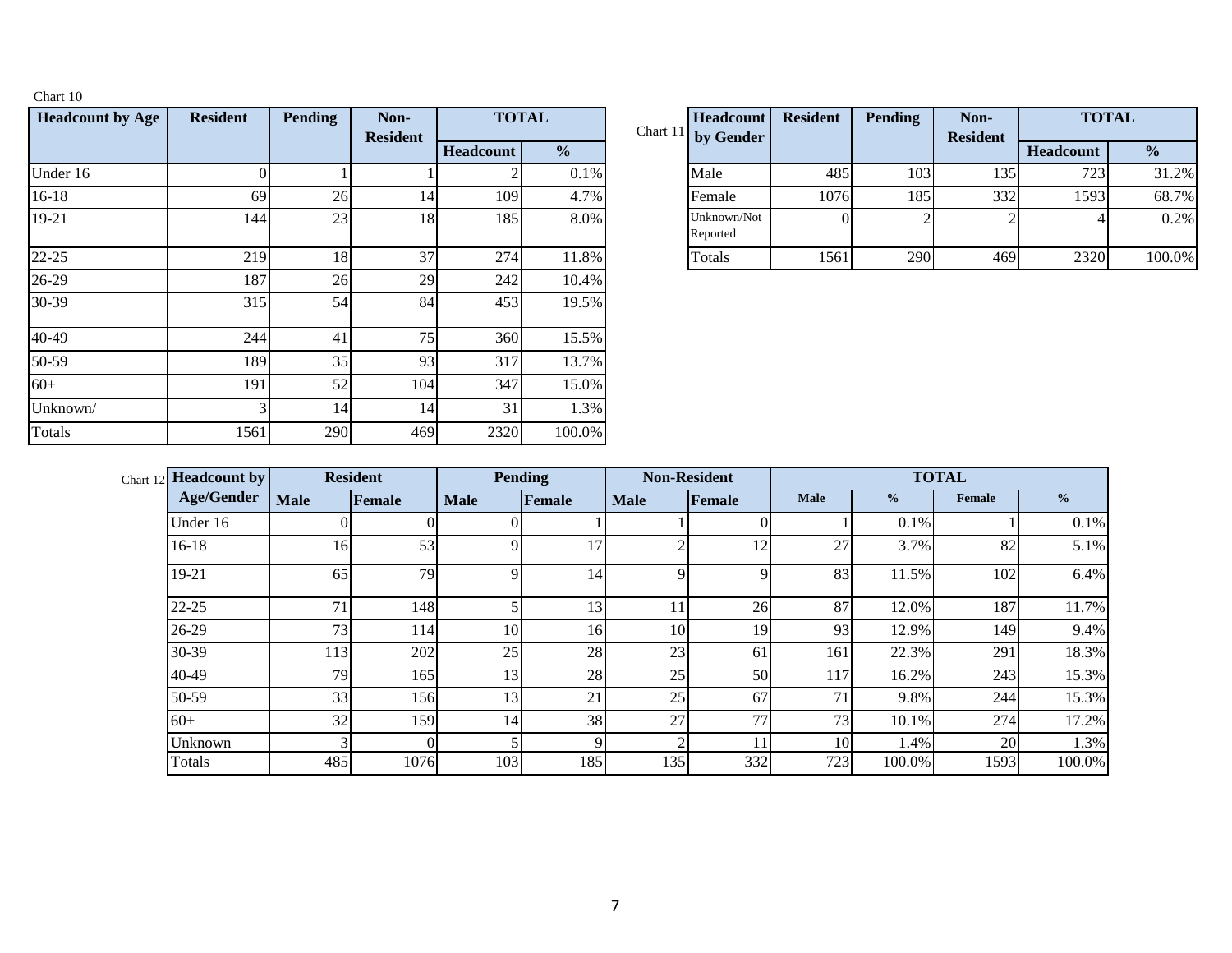

### **Headcount by Credit** (UG)

| Chart $13$ | <b>Credit ranges</b> | <b>Resident</b> | <b>Pending</b> | <b>Non-Resident</b> | <b>Total</b>     |               |
|------------|----------------------|-----------------|----------------|---------------------|------------------|---------------|
|            |                      |                 |                |                     | <b>Headcount</b> | $\frac{1}{2}$ |
|            | 12 Credits and Above | 296             |                |                     | 310 <sup>I</sup> | 32.0%         |
|            | 6-11 credits         | 200             |                |                     | 219              | 22.6%         |
|            | 5 or Less credits    | 352             | 30             | 57                  | 439              | 45.4%         |
|            | Totals               | 848             | 30             | 90                  | 968              | 100.0%        |

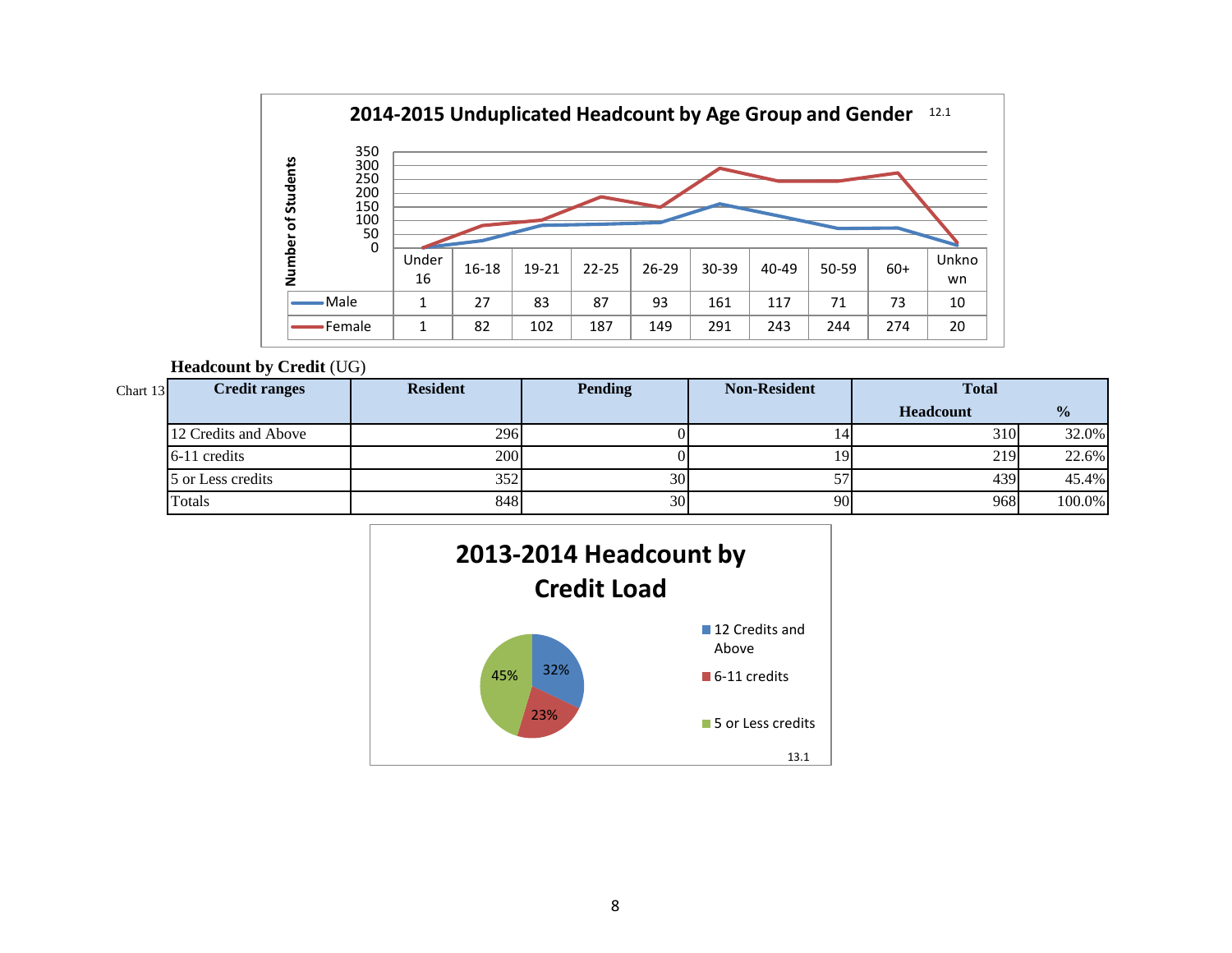| Chart 14 | <b>Location codes</b>       | <b>Resident</b> | <b>Pending</b> | <b>Non-Resident</b> |                   | <b>TOTAL</b> |
|----------|-----------------------------|-----------------|----------------|---------------------|-------------------|--------------|
|          |                             |                 |                |                     | Headcount % of HC |              |
|          | <b>Independent Learning</b> | 127             |                | 22                  | 154               | 5.3%         |
|          | Lummi                       | 944             | 80             | 168                 | 1192              | 41.3%        |
|          | Makah                       |                 |                | ∩                   |                   | 0.2%         |
|          | Muckleshoot                 | 103             | 11             | 14                  | 128               | 4.4%         |
|          | Nez Perce                   | 93              | 12             |                     | 112               | 3.9%         |
|          | Nisqually                   | 87              |                | 13                  | 106               | 3.67%        |
|          | <b>Nooksack</b>             |                 |                |                     | $\Omega$          | $0.00\%$     |
|          | Other                       | 429             | 187            | 255                 | 871               | 30.2%        |
|          | Port Gamble                 | 62              |                | h                   | 68                | 2.4%         |
|          | Swinomish                   | 79              | 12             | 46                  | 137               | 4.7%         |
|          | Tulalip                     | 96              |                | 11                  | 114               | 3.9%         |
|          | Totals                      | 2026            | 320            | 542                 | 2888              | 100.0%       |

**Headcount by location code** (all student levels: UG, CEU, PC, WF)

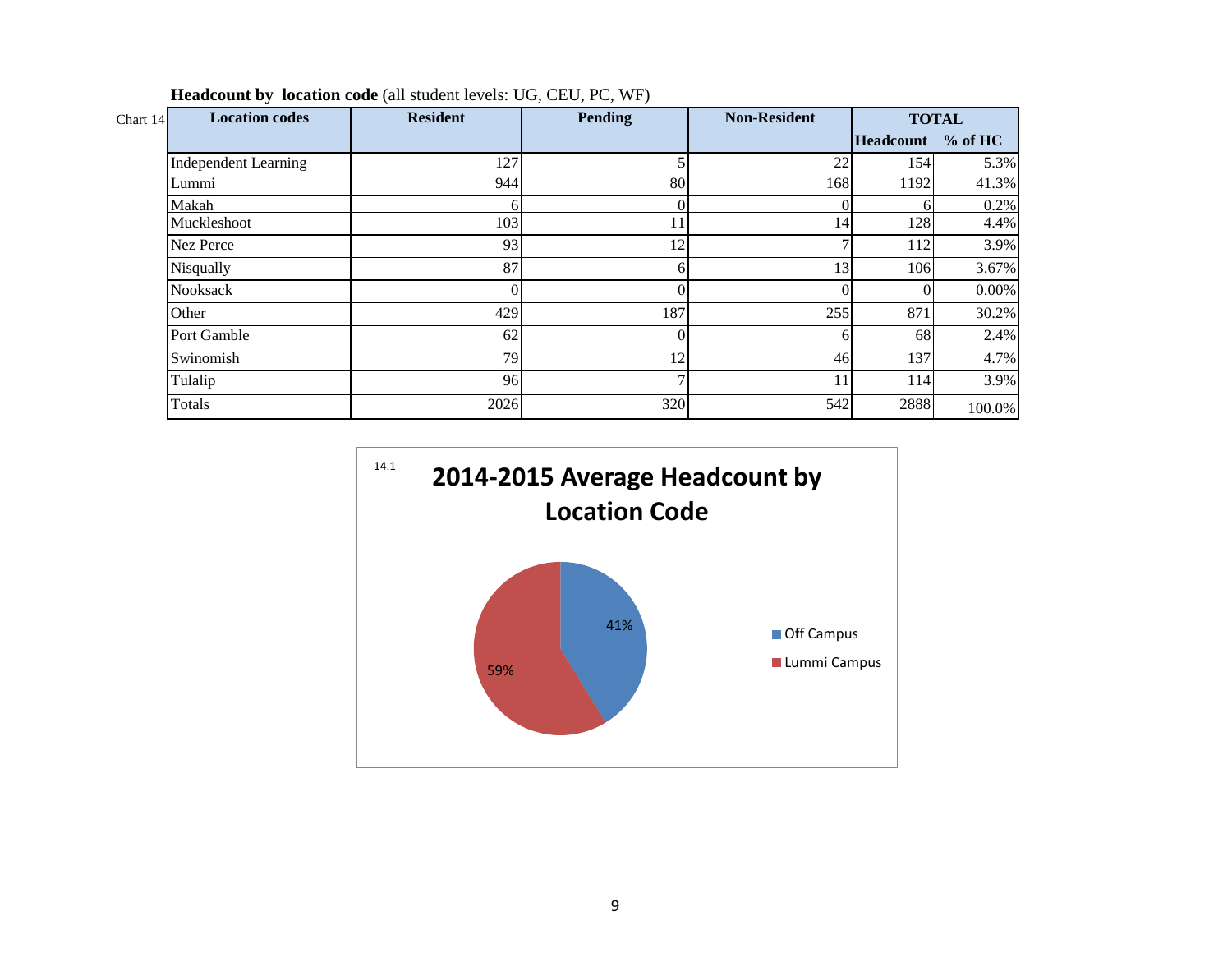| Chart $15$ | <b>Unduplicated Headcount</b> | <b>Resident</b> | <b>Pending</b> | <b>Non-Resident</b> | <b>TOTAL</b>     |               |  |
|------------|-------------------------------|-----------------|----------------|---------------------|------------------|---------------|--|
|            | by Student Type               |                 |                |                     | <b>Headcount</b> | $\frac{0}{0}$ |  |
|            | Program of Study Students     | 985             |                |                     | 1088             | $46.9\%$      |  |
|            | Non Program Students          | 67              | 19             | 19                  | 105              | 4.5%          |  |
|            | <b>CEU Students Only</b>      | 509             | 259            | 359                 | 1127             | 48.6%         |  |
|            | Totals                        | 1561            | 290            | 469                 | 2320             | 100.0%        |  |

**Program of Study Headcount** 

| Chart 16 | <b>Programs of study</b>  | <b>Resident</b> | <b>Pending</b> | <b>Non-Resident</b> | <b>TOTAL</b>     |               |
|----------|---------------------------|-----------------|----------------|---------------------|------------------|---------------|
|          |                           |                 |                |                     | <b>Headcount</b> | $\frac{0}{0}$ |
|          | Bachelor of Science-NES   | 85              |                |                     | 95               | 8.7%          |
|          | Bachelor of Arts-CARE     |                 |                |                     |                  | 1.0%          |
|          | Bachelor of Arts-NSL      | 55              |                |                     | 57               | 5.2%          |
|          | Bachelor of Arts-TGBM     | 152             |                | .5                  | 167              | 15.4%         |
|          | <b>Associate Transfer</b> | 554             |                | 37                  | 599              | 55.2%         |
|          | Associate Technical (ATA) | 103             |                | 25                  | 130              | 12.0%         |
|          | Certificate/Award of      | 24 <sub>1</sub> |                |                     | 27               | 2.5%          |
|          | Total                     | 984             | 12             | 90                  | 1086             | 100.0%        |